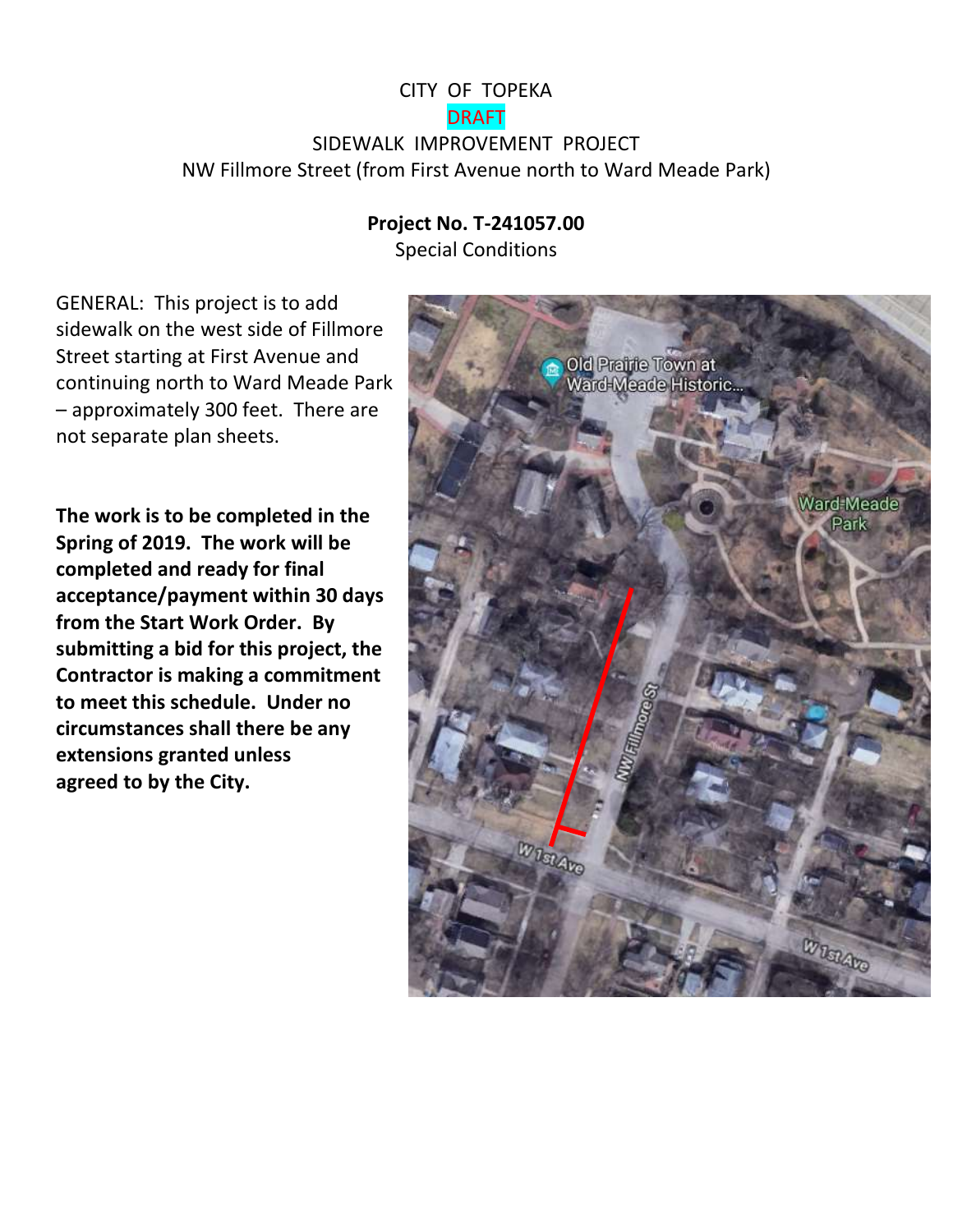PROJECT DESCRIPTION: The project starts at First and Fillmore, the contractor will remove and replace two sidewalk ramps.



The contractor will continue north until the tree is reached – the sidewalk will curve to the east to avoid the tree.



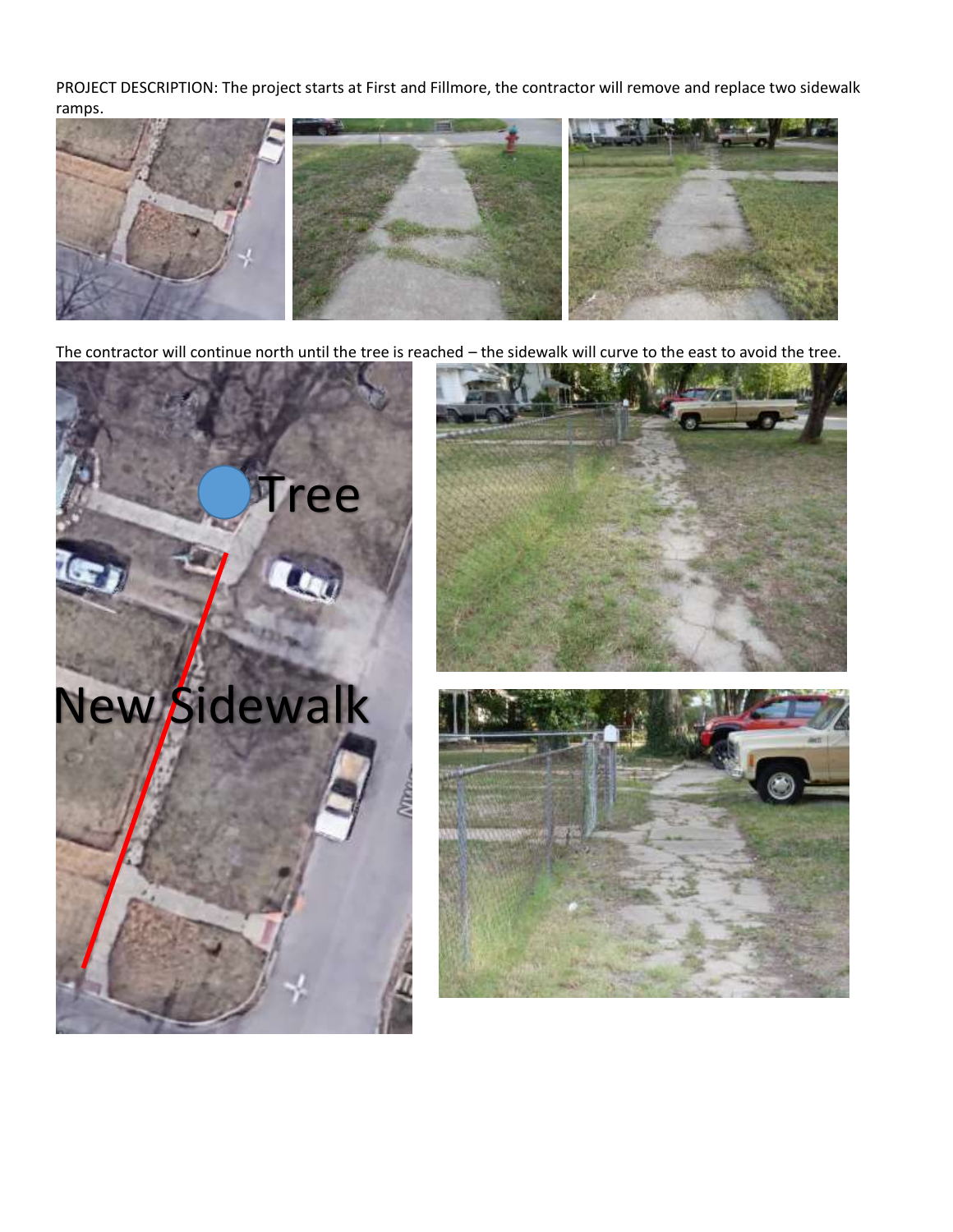

After the tree there is no sidewalk – continue north to match the existing location.



Remove and replace this section and continue north to the property line.